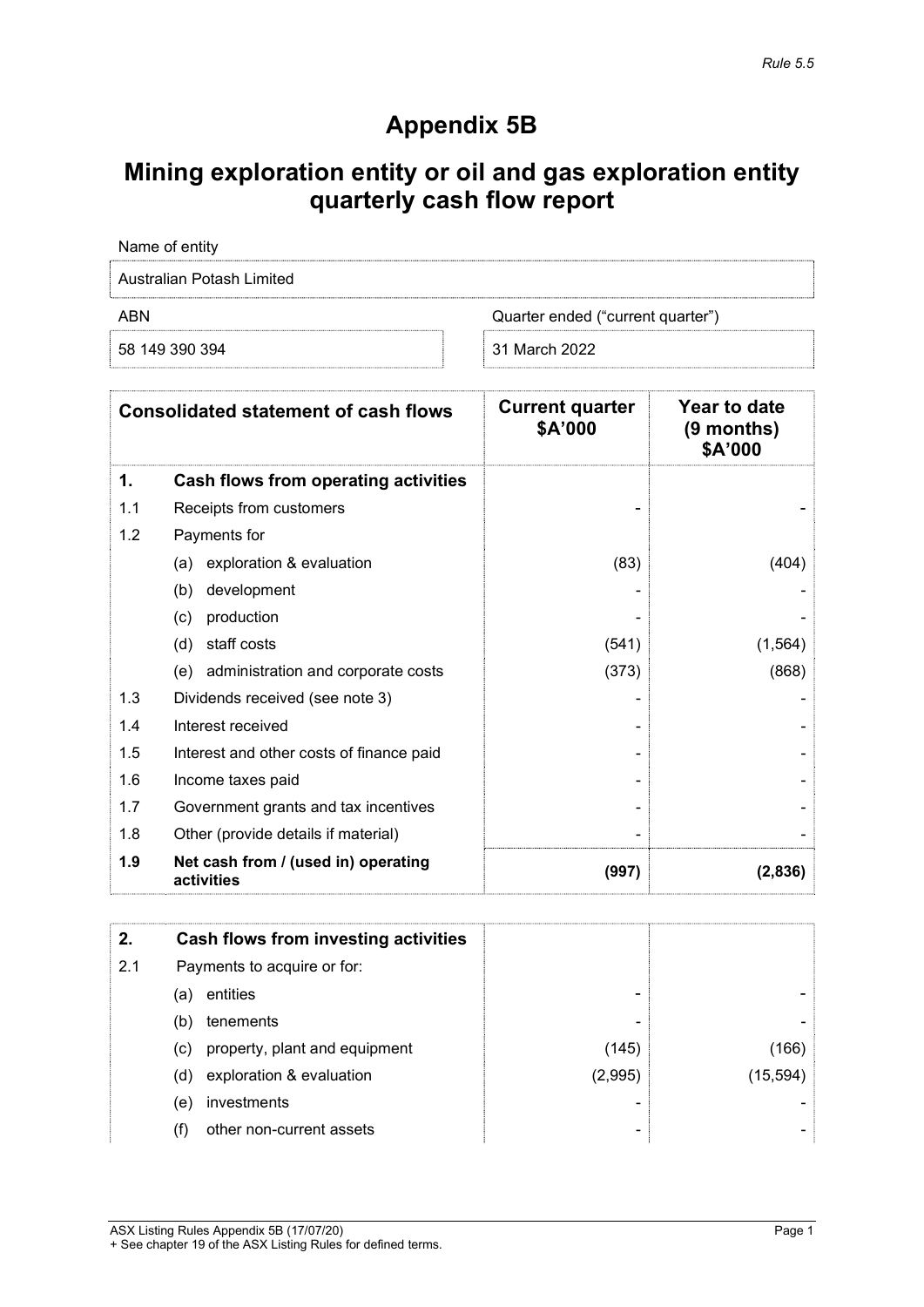|     | <b>Consolidated statement of cash flows</b>       | <b>Current quarter</b><br>\$A'000 | Year to date<br>$(9$ months)<br>\$A'000 |
|-----|---------------------------------------------------|-----------------------------------|-----------------------------------------|
| 2.2 | Proceeds from the disposal of:                    |                                   |                                         |
|     | entities<br>(a)                                   |                                   |                                         |
|     | (b)<br>tenements                                  |                                   |                                         |
|     | property, plant and equipment<br>(c)              |                                   |                                         |
|     | (d)<br>investments                                |                                   |                                         |
|     | other non-current assets<br>(e)                   |                                   |                                         |
| 2.3 | Cash flows from loans to other entities           |                                   |                                         |
| 2.4 | Dividends received (see note 3)                   |                                   |                                         |
| 2.5 | Other (provide details if material)               |                                   |                                         |
| 2.6 | Net cash from / (used in) investing<br>activities | (3, 139)                          | (15,759)                                |

| 3.   | Cash flows from financing activities                                                       |      |        |
|------|--------------------------------------------------------------------------------------------|------|--------|
| 3.1  | Proceeds from issues of equity securities<br>(excluding convertible debt securities)       |      | 13,766 |
| 3.2  | Proceeds from issue of convertible debt<br>securities                                      |      |        |
| 3.3  | Proceeds from exercise of options                                                          |      | 1,708  |
| 3.4  | Transaction costs related to issues of equity<br>securities or convertible debt securities | (16) | (900)  |
| 3.5  | Proceeds from borrowings                                                                   |      |        |
| 3.6  | Repayment of borrowings                                                                    |      |        |
| 3.7  | Transaction costs related to loans and<br>borrowings                                       |      |        |
| 3.8  | Dividends paid                                                                             |      |        |
| 3.9  | Other (provide details if material)                                                        |      |        |
| 3.10 | Net cash from / (used in) financing<br>activities                                          | (16) | 14,574 |

|     | Net increase / (decrease) in cash and<br>cash equivalents for the period |          |          |
|-----|--------------------------------------------------------------------------|----------|----------|
| 4.1 | Cash and cash equivalents at beginning of<br>period                      | 7,805    | 7.797    |
| 4.2 | Net cash from / (used in) operating<br>activities (item 1.9 above)       | (997)    | (2,836)  |
| 4.3 | Net cash from / (used in) investing activities<br>(item 2.6 above)       | (3, 139) | (15,759) |
| 4.4 | Net cash from / (used in) financing activities<br>(item 3.10 above)      | (16)     | 14.574   |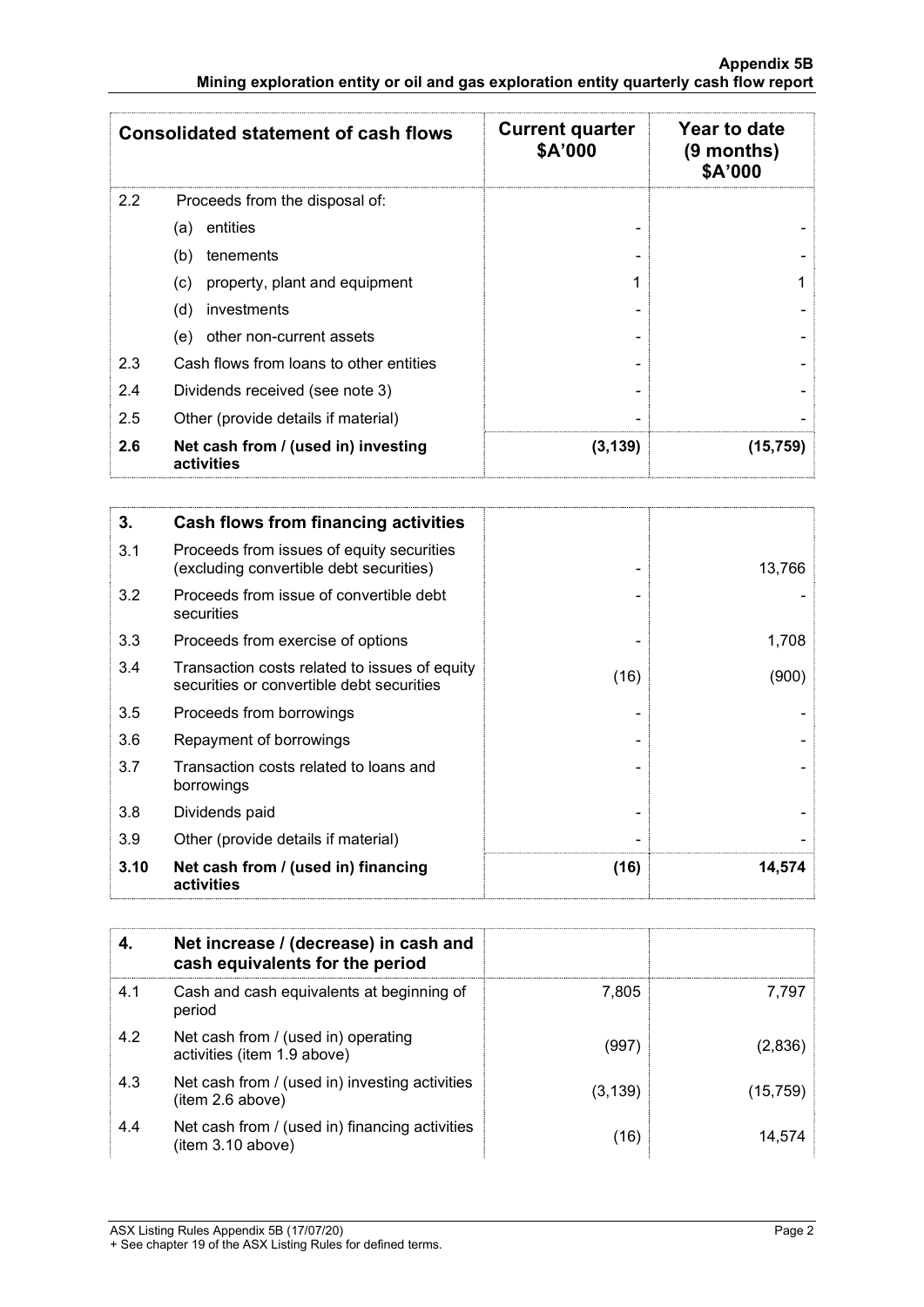#### Appendix 5B Mining exploration entity or oil and gas exploration entity quarterly cash flow report

| <b>Consolidated statement of cash flows</b> |                                                      | <b>Current quarter</b><br>\$A'000 | Year to date<br>$(9$ months)<br>\$A'000 |
|---------------------------------------------|------------------------------------------------------|-----------------------------------|-----------------------------------------|
| 4.5                                         | Effect of movement in exchange rates on<br>cash held | 61                                |                                         |
| 4.6                                         | Cash and cash equivalents at end of<br>period        | 3.647                             | 3.647                                   |

| 5.  | Reconciliation of cash and cash<br>equivalents<br>at the end of the quarter (as shown in the<br>consolidated statement of cash flows) to the<br>related items in the accounts | <b>Current quarter</b><br>\$A'000 | <b>Previous quarter</b><br>\$A'000 |
|-----|-------------------------------------------------------------------------------------------------------------------------------------------------------------------------------|-----------------------------------|------------------------------------|
| 5.1 | <b>Bank balances</b>                                                                                                                                                          | 3.622                             | 7,780                              |
| 5.2 | Call deposits                                                                                                                                                                 | 25                                | 25                                 |
| 5.3 | <b>Bank overdrafts</b>                                                                                                                                                        |                                   |                                    |
| 5.4 | Other (provide details)                                                                                                                                                       | -                                 |                                    |
| 5.5 | Cash and cash equivalents at end of<br>quarter (should equal item 4.6 above)                                                                                                  | 3,647                             | 7.805                              |

| -6. | Payments to related parties of the entity and their<br>associates                          | <b>Current quarter</b><br>\$A'000 |
|-----|--------------------------------------------------------------------------------------------|-----------------------------------|
| 6.1 | Aggregate amount of payments to related parties and their<br>associates included in item 1 | 149                               |
| 6.2 | Aggregate amount of payments to related parties and their<br>associates included in item 2 |                                   |

Note: if any amounts are shown in items 6.1 or 6.2, your quarterly activity report must include a description of, and an explanation for, such payments.

Item 6.1 and 6.2 include aggregate amounts paid to directors including salary, directors' fees and superannuation.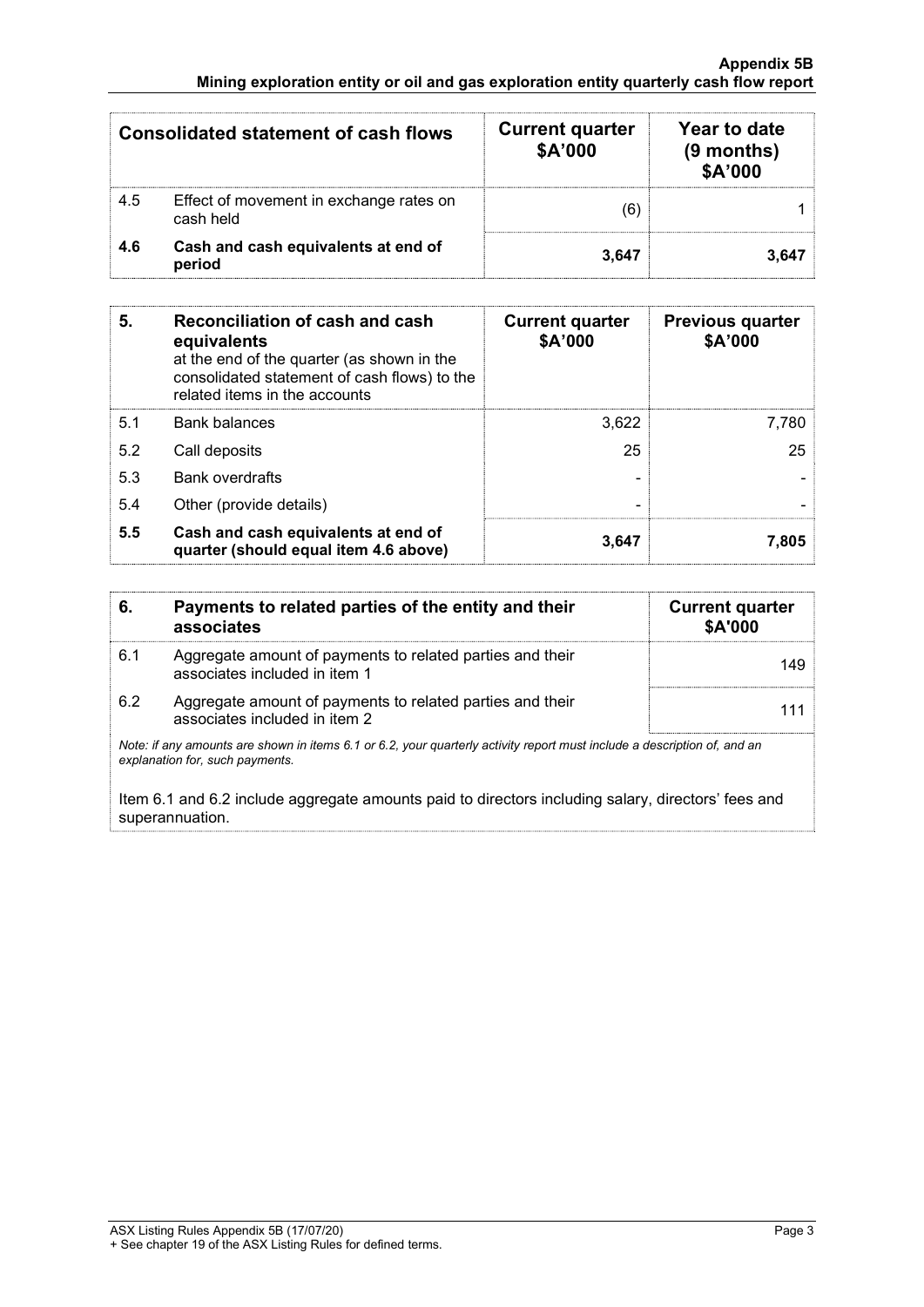#### Appendix 5B Mining exploration entity or oil and gas exploration entity quarterly cash flow report

| 7.  | <b>Financing facilities</b><br>Note: the term "facility' includes all forms of financing<br>arrangements available to the entity.<br>Add notes as necessary for an understanding of the<br>sources of finance available to the entity.                                                                                                               | <b>Total facility</b><br>amount at quarter<br>end<br>\$A'000 | Amount drawn at<br>quarter end<br>\$A'000 |
|-----|------------------------------------------------------------------------------------------------------------------------------------------------------------------------------------------------------------------------------------------------------------------------------------------------------------------------------------------------------|--------------------------------------------------------------|-------------------------------------------|
| 7.1 | Loan facilities                                                                                                                                                                                                                                                                                                                                      |                                                              |                                           |
| 7.2 | Credit standby arrangements                                                                                                                                                                                                                                                                                                                          |                                                              |                                           |
| 7.3 | Other (please specify)                                                                                                                                                                                                                                                                                                                               |                                                              |                                           |
| 7.4 | <b>Total financing facilities</b>                                                                                                                                                                                                                                                                                                                    |                                                              |                                           |
| 7.5 | Unused financing facilities available at quarter end                                                                                                                                                                                                                                                                                                 |                                                              |                                           |
| 7.6 | Include in the box below a description of each facility above, including the lender, interest<br>rate, maturity date and whether it is secured or unsecured. If any additional financing<br>facilities have been entered into or are proposed to be entered into after quarter end,<br>include a note providing details of those facilities as well. |                                                              |                                           |
|     |                                                                                                                                                                                                                                                                                                                                                      |                                                              |                                           |

| 8.  | Estimated cash available for future operating activities                                                                  | \$A'000 |
|-----|---------------------------------------------------------------------------------------------------------------------------|---------|
| 8.1 | Net cash from / (used in) operating activities (item 1.9)                                                                 | (997)   |
| 8.2 | Payments for exploration & evaluation classified as investing<br>activities (item $2.1(d)$ )                              | (2,995) |
| 8.3 | Total relevant outgoings (item $8.1 +$ item $8.2$ )                                                                       | (3,992) |
| 8.4 | Cash and cash equivalents at quarter end (item 4.6)                                                                       | 3,647   |
| 8.5 | Unused finance facilities available at quarter end (item 7.5)                                                             |         |
| 8.6 | Total available funding (item $8.4 +$ item $8.5$ )                                                                        | 3.647   |
| 8.7 | Estimated quarters of funding available (item 8.6 divided by<br>item $8.3$ )                                              | 0.9     |
|     | Note: if the entity has reported positive relevant outgoings (ie a net cash inflow) in item 8.3, answer item 8.7 as "N/A" |         |

Note: if the entity has reported positive relevant outgoings (ie a net cash inflow) in item 8.3, answer item 8.7 as "N/A". Otherwise, a figure for the estimated quarters of funding available must be included in item 8.7.

8.8 If item 8.7 is less than 2 quarters, please provide answers to the following questions:

 8.8.1 Does the entity expect that it will continue to have the current level of net operating cash flows for the time being and, if not, why not?

#### Answer:

Cash flows for the next quarter are expected to reduce as significant development costs relating to borefield drilling (per 2.1(d)) will not be incurred in the next quarter.

8.8.2 Has the entity taken any steps, or does it propose to take any steps, to raise further cash to fund its operations and, if so, what are those steps and how likely does it believe that they will be successful?

### Answer:

Yes, the Company continues to progress the Lake Wells SOP Project for a Final Investment Decision which necessarily includes initiatives to raise development capital (both debt and equity).